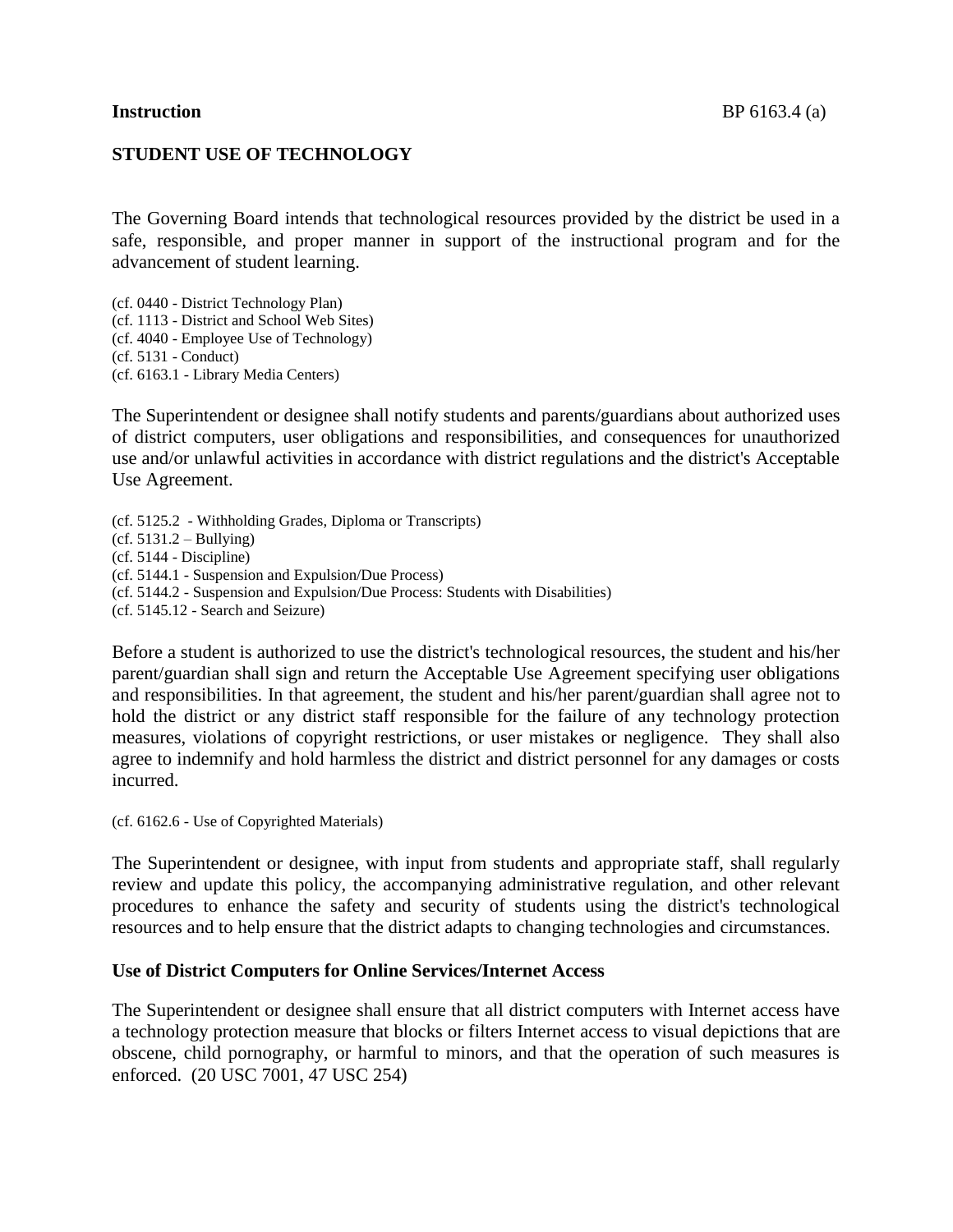## **STUDENT USE OF TECHNOLOGY** (continued)

To reinforce these measures, the Superintendent or designee shall implement rules and procedures designed to restrict students' access to harmful or inappropriate matter on the Internet and to ensure that students do not engage in unauthorized or unlawful online activities. Staff shall closely supervise students while using online services and may ask teacher aides and student aides to assist in this supervision.

The Superintendent or designee also shall establish regulations to address the safety and security of students and student information when using email, chat rooms, and other forms of direct electronic communication.

The Superintendent or designee shall provide age-appropriate instruction regarding safe and appropriate behavior on social networking sites, chat rooms, and other Internet services. Such instruction shall include, but not be limited to, the dangers of posting personal information online, misrepresentation by online predators, how to report inappropriate or offensive content or threats, behaviors that constitute cyberbullying, and how to respond when subjected to cyberbullying.

Student use of district computers to access social networking sites is prohibited. To the extent possible, the Superintendent or designee shall block access to such sites on district computers with Internet access.

In order to help ensure that the district adapts to changing technologies and circumstances, the Superintendent or designee shall regularly review this policy, the accompanying administrative regulation and other procedures. He/she shall also monitor the district's filtering software to help ensure its effectiveness.

Legal Reference:

EDUCATION CODE 51006 Computer education and resources 51007 Programs to strengthen technological skills 51870-51874 Education Technology 60044 Prohibited instructional materials PENAL CODE 313 Harmful matter 502 Computer crimes, remedies 632 Eavesdropping on or recording confidential communications 653.2 Electronic communication devices, threats to safety UNITED STATES CODE, TITLE 15 6501-6506 Children's Online Privacy Protection Act UNITED STATES CODE, TITLE 20 6751-6777 Enhancing Education Through Technology Act, Title II, Part D, especially: 6777 Internet safety UNITED STATES CODE, TITLE 47 254 Universal service discounts (E-rate) CODE OF FEDERAL REGULATIONS, TITLE 16 312.1-312.12 Children's Online Privacy Protection Act CODE OF FEDERAL REGULATIONS, TITLE 47 54.520 Internet safety policy and technology protection measures, E-rate discounts Policy EL RANCHO UNIFIED SCHOOL DISTRICT adopted: May 10, 2012 Pico Rivera, California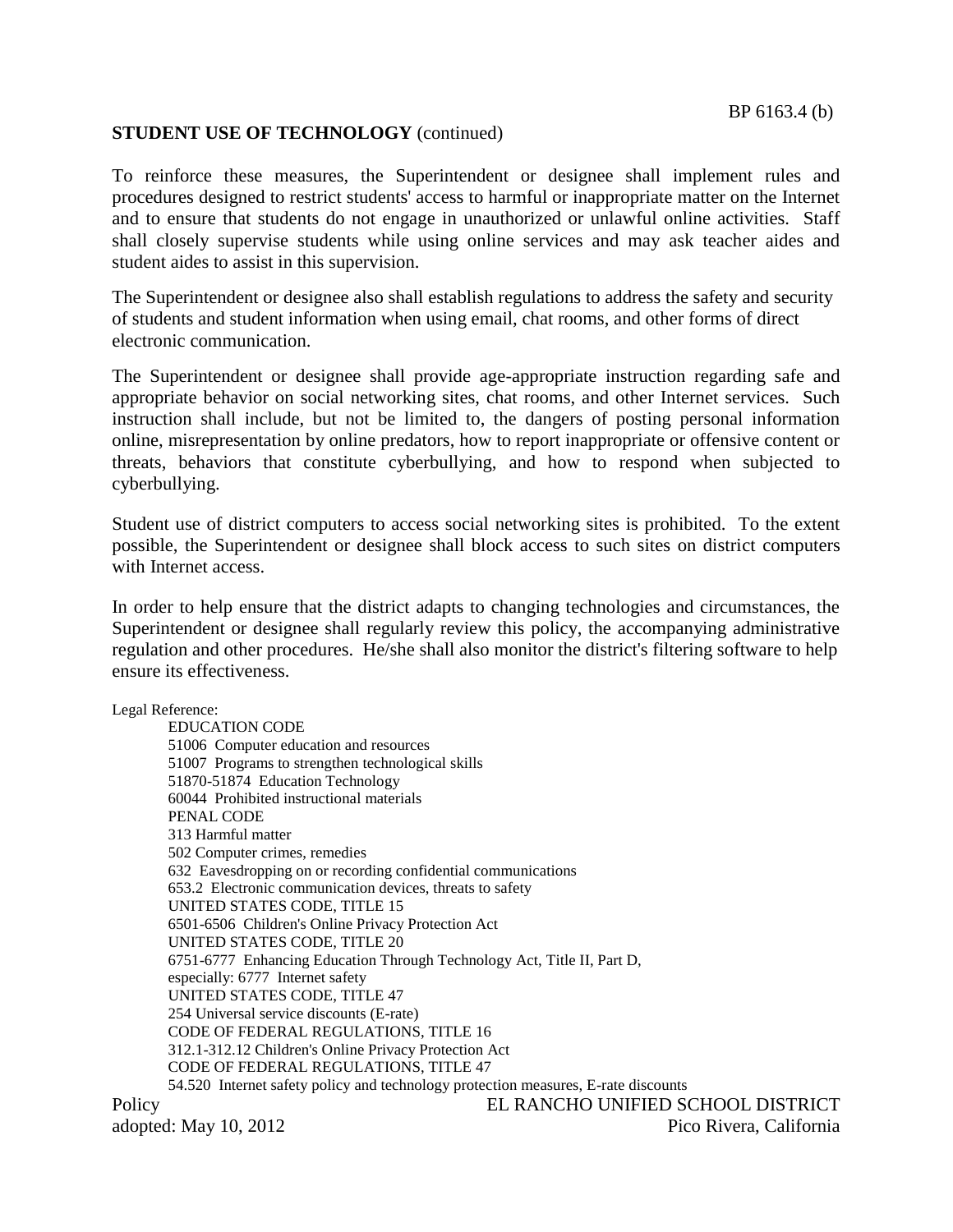# **STUDENT USE OF TECHNOLOGY**

The principal or designee shall oversee the maintenance of each school's technological resources and may establish guidelines and limits on their use. All instructional staff shall receive a copy of this administrative regulation, the accompanying Board policy, and the district's Acceptable Use Agreement describing expectations for appropriate use of the system and shall also be provided with information about the role of staff in supervising student use of technological resources. All students using these resources shall receive instruction in their proper and appropriate use.

(cf. 0440 - District Technology Plan) (cf. 4040 - Employee Use of Technology) (cf. 4131- Staff Development) (cf. 4231 - Staff Development) (cf. 4331 - Staff Development)

Teachers, administrators, and/or library media specialists shall prescreen technological resources and online sites that will be used for instructional purposes to ensure that they are appropriate for the intended purpose and the age of the students.

(cf. 6163.1 - Library Media Centers)

#### **Online/Internet Services: User Obligations and Responsibilities**

Students are authorized to use the district equipment to access the Internet or online services in accordance with user obligations and responsibilities specified below and in accordance with Governing Board policy and the district's Acceptable Use Agreement.

- 1. The student, in whose name an online services account is issued is responsible for its proper use at all times. Students shall keep personal account numbers, and passwords private and shall only use the account to which they have been assigned.
- 2. Students shall use the district's system safely, responsibly, and primarily for educational purposes.
- 3. Students shall not access, post, submit, publish or display harmful or inappropriate matter that is threatening, obscene, disruptive or sexually explicit, or that could be construed as harassment or disparagement of others based on their race/ethnicity, national origin, gender, sexual orientation, age, disability, religion or political beliefs.

(cf. 5131 - Conduct)  $(cf. 5131.2 - Bullying)$ (cf. 5145.3 - Nondiscrimination/Harassment) (cf. 5145.7 - Sexual Harassment) (cf. 5145.9 - Hate-Motivated Behavior)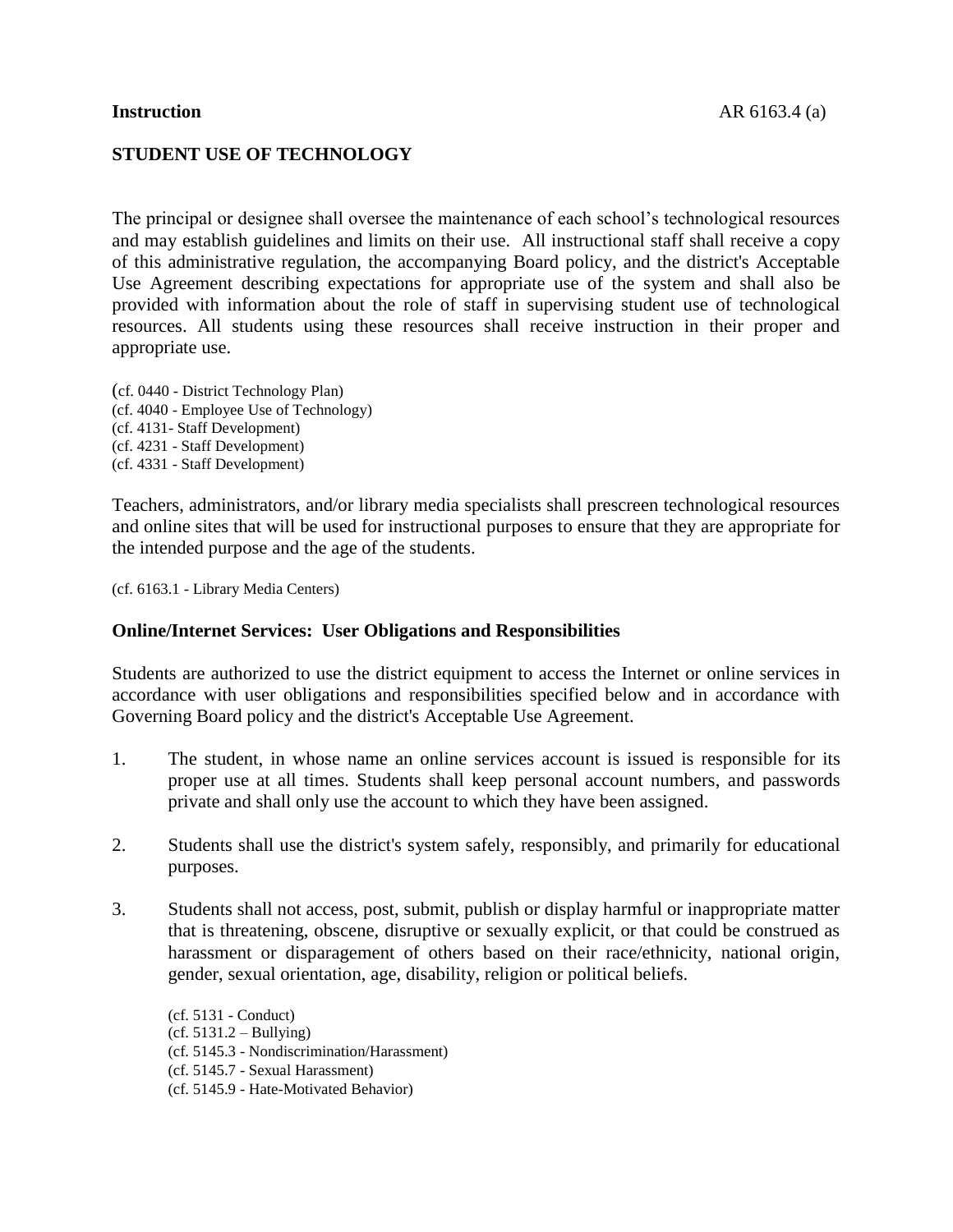## **STUDENT USE OF TECHNOLOGY** (continued)

Harmful matter includes matter, taken as a whole, which to the average person, applying contemporary statewide standards, appeals to the prurient interest and is matter which depicts or describes in a patently offensive way, sexual conduct and which lacks serious literary, artistic, political or scientific value for minors. (Penal Code 313)

- 4. Unless otherwise instructed by school personnel, students shall not disclose, use, or disseminate personal identification information about themselves or others when using email, chat rooms, or other forms of direct electronic communication. Students are also cautioned not to disclose such information by other means to individuals located through the Internet without the permission of their parents/guardians Personal information includes the student's name, address, telephone number, Social Security number, or other individually identifiable information.
- 5. Students shall not use the system to encourage the use of drugs, alcohol or tobacco, nor shall they promote unethical practices or any activity prohibited by law or Board policy, or administrative regulations.

(cf. 3513.3 - Tobacco-Free Schools) (cf. 5131.6 - Alcohol and Other Drugs)

- 6. Students shall not use the system to engage in commercial or other for-profit activities.
- 7. Students shall not use the system to threaten, intimidate, harass, ridicule, bully, or cyberybully other students or staff. This includes, but is not limited to, discrimination, harassment, intimidation and bullying based on the actual or perceived characteristics set forth in Penal Code section 422.55 and Education Code section 220, and disability, gender, gender identity, gender expression, nationality, race or ethnicity, religion, sexual orientation, or association with a person or group with one or more of these actual or perceived characteristics. (Educ. Code §§ 234.1(a); 48900(r).)

While not an exhaustive list, examples of bullying/cyberbullying might include:

- direct physical contact, such as hitting or shoving;
- threats to harm another person;
- oral or written assaults, such as teasing or name-calling;
- social isolation or manipulation;
- posting harassing messages, direct threats, social cruelty or other harmful texts, sounds or images on the Internet, including social networking sites;
- posting or sharing false or defamatory information about another person;
- posting or sharing information about another person that is private;
- pretending to be another person on a social networking site or other electronic communication in order to damage that person's reputation or friendships;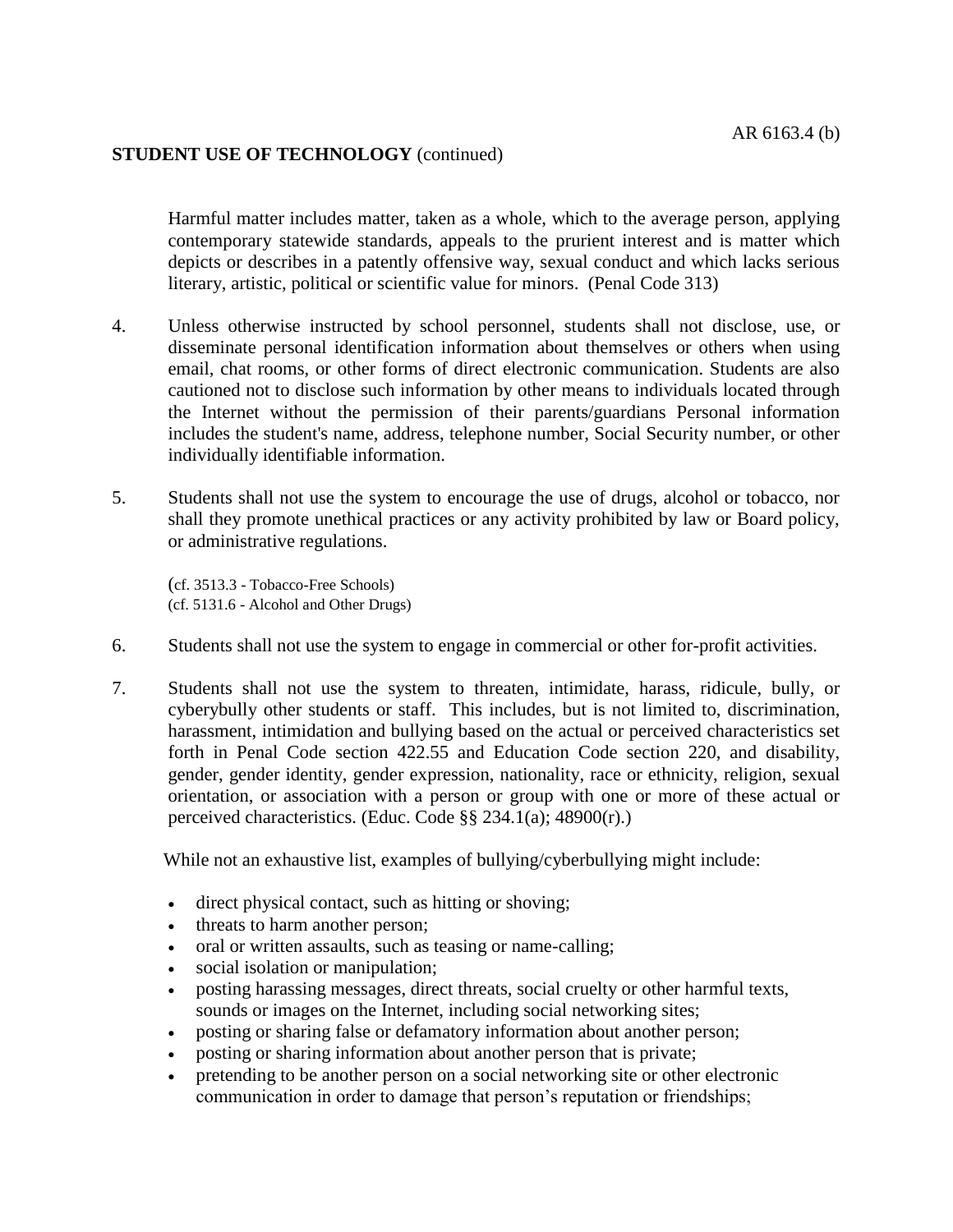## **STUDENT USE OF TECHNOLOGY** (continued)

- posting or sharing photographs of other people without their permission;
- spreading hurtful or demeaning materials created by another person (e.g., forwarding offensive e-mails or text messages); and retaliating against someone for complaining that they have been bullied.

(cf. 5131.2 – Bullying)

8. Copyrighted material shall be posted online only in accordance with applicable copyright laws. Any materials utilized for research projects should be given proper credit as with any other printed source of information.

(cf. 5131.9 - Academic Honesty) (cf. 6162.6 - Use of Copyrighted Materials)

9. Students shall not intentionally upload, download or create computer viruses and/or maliciously attempt to harm or destroy district equipment or materials or manipulate the data of any other user, including so-called "hacking."

(cf. 5131.5 - Vandalism, Theft and Graffiti)

- 10. Students shall not read other users' ability to send or receive email, nor shall they attempt to read, delete, copy, modify, or use another individual's identity.
- 11. Students shall report any security problem or misuse of the services to the teacher or principal.

The district reserves the right to monitor any district systems for improper use without advance notice or consent.

Students shall be informed that computer files and electronic communications, including email, are not private and may be accessed by the district for the purpose of ensuring proper use.

(cf. 5145.12 - Search and Seizure)

Whenever a student is found to have violated Board policy, administrative regulation, or the district's Acceptable Use Agreement, the principal or designee may cancel or limit a student's user privileges or increase supervision of the student's use of the district's technological resources, as appropriate. Inappropriate use also may result in disciplinary action and/or legal action in accordance with law and Board policy.

(cf. 5144 - Discipline)

(cf. 5144.1 - Suspension and Expulsion/Due Process)

<sup>(</sup>cf. 5144.2 - Suspension and Expulsion/Due Process (Students with Disabilities)